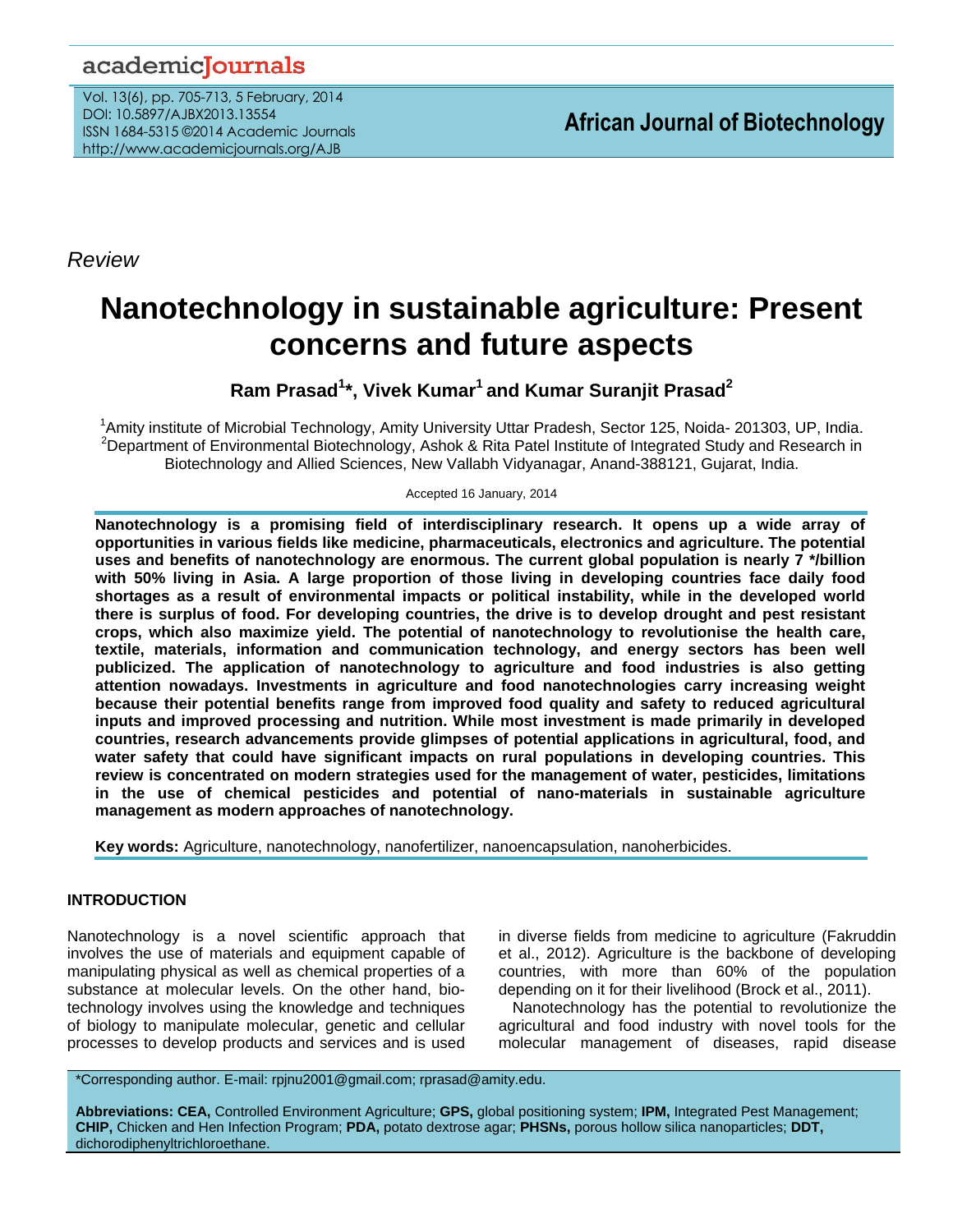detection, enhancing the ability of plants to absorb nutrients, among others. On the other hand, nanobiotechnology can improve our understanding of the biology of various crops and thus can potentially enhance yields or nutritional values, as well as developing improved systems for monitoring environmental conditions and enhancing the ability of plants to absorb nutrients or pesticides (Tarafdar et al., 2013).

Agricultural and food systems security, disease management delivery systems, new techniques for molecular and cellular biology, new materials for pathogen detection and protection of the environment are examples of the important links of nanotechnology to the science and engineering of agriculture and food systems (Welch and Graham, 1999; Suman et al., 2010). There are new challenges in this sector including a growing demand for healthy, food safety, an increasing risk of disease and threats to agricultural production from changing weather patterns (Biswal et al., 2012).

Nanobiotechnology operates at the same level with virus or disease infecting particle, and thus holds the potential for primordial detection and eradication. It also holds out the possibility that smart sensors and delivery systems will help the agricultural industry combat viruses and other crop pathogens. Long before the symptoms develop, the integrated sensing, monitoring and controlling system could detect the presence of disease and notify the farmer and activate bioactive systems such as drugs, pesticides, nutrients, probiotics, nutraceuticals and implantable cell bioreactors. In the near future, nanostructured catalysts will be available which will increase the efficiency of pesticides and herbicides, allowing lower doses to be used. Nanotechnology will also protect the environment indirectly through the use of alternative (renewable) energy supplies, and filters or catalysts to reduce pollution and clean-up existing pollutants in soil and water. In the agricultural sector, nanotech research and development is likely to aid and frame the next level of expansion of genetically modified crops, animal production inputs, chemical pesticides and precision farming techniques (Prasad et al., 2012a).

Changes in agricultural technology have been a major factor shaping modern agriculture. Among the latest line of technological innovations, nanotechnology occupies a prominent position in transforming agriculture and food production. The development of nano-devices and nanomaterials could open up novel applications in plant biotechnology and agriculture. Currently, the main thrust of research in nanotechnology focuses on applications in the field of electronics, energy, medicine and life sciences (Scrinis and Lyons, 2007), as agriculture is not considered as potent industry. While nano-chemical pesticides are already in use, other applications are still in their early stages, and it may take many years before they are commercialized or reach the common man. These applications are largely intended to address some of the limitations and challenges facing large scale, chemical and

capital intensive farming systems. This includes the fine tuning and more precise microma-nagement of soils; the more efficient and targeted use of inputs, new toxin formulations for pest control, new crop and animal traits, and the diversification and differentiation of farming practices and products within the context of large scale and highly uniform systems of production. Nanotechnology will leave no field untouched by its ground breaking scientific innovations. The agri-cultural industry is no exception. So far, the use of nanotechnology in agriculture has been mostly theo-retical, but it has begun and will continue to have a significant impact in the main areas of food industry, development of new functional materials, product development and design of methods and instrumentation for food safety and bio-security. The effects on society as a whole will be dramatic (Prasad et al., 2012a). This review is focused on modern strategies used for the management of water, pesticides, sensors, fertilizers, limitations in the use of chemical pesticides and potential of nanomaterials in sustainable agriculture management as modern approaches of nanotechnology.

#### **OVERVIEW OF NANOTECHNOLOGY APPLICATIONS IN AGRICULTURE**

#### **Nanotechnology and agricultural production developments**

In the near future, nanostructured catalysts will be available which will increase the efficiency of pesticides and herbicides, allowing lower doses to be used. An agricultural system widely used in the USA, Europe and Japan, which efficiently utilises modern technology for crop management is called Controlled Environment Agriculture (CEA). CEA is an advanced and intensive form of hydroponically based agriculture. Plants are grown within a controlled environment so that agricultural practices can be optimized. The computerized system monitors and regulates localised environments such as fields of crops and irrigated water. CEA technology provides an excellent platform for the introduction of nanotechnology to agriculture. Nanotechnological devices for CEA that provide "scouting" capabilities could tremendously improve the grower's ability to determine the best time to harvest the crop, the vitality of crop, and food security issues, such as microbial or chemical contamination.

#### **Nanosensors for monitoring soil conditions and plant growth hormone**

#### *Nanotechnology delivery systems for nutrients and plant hormones*

The proficient use of agricultural natural assets like water, nutrients and chemicals during farming as nanosensors is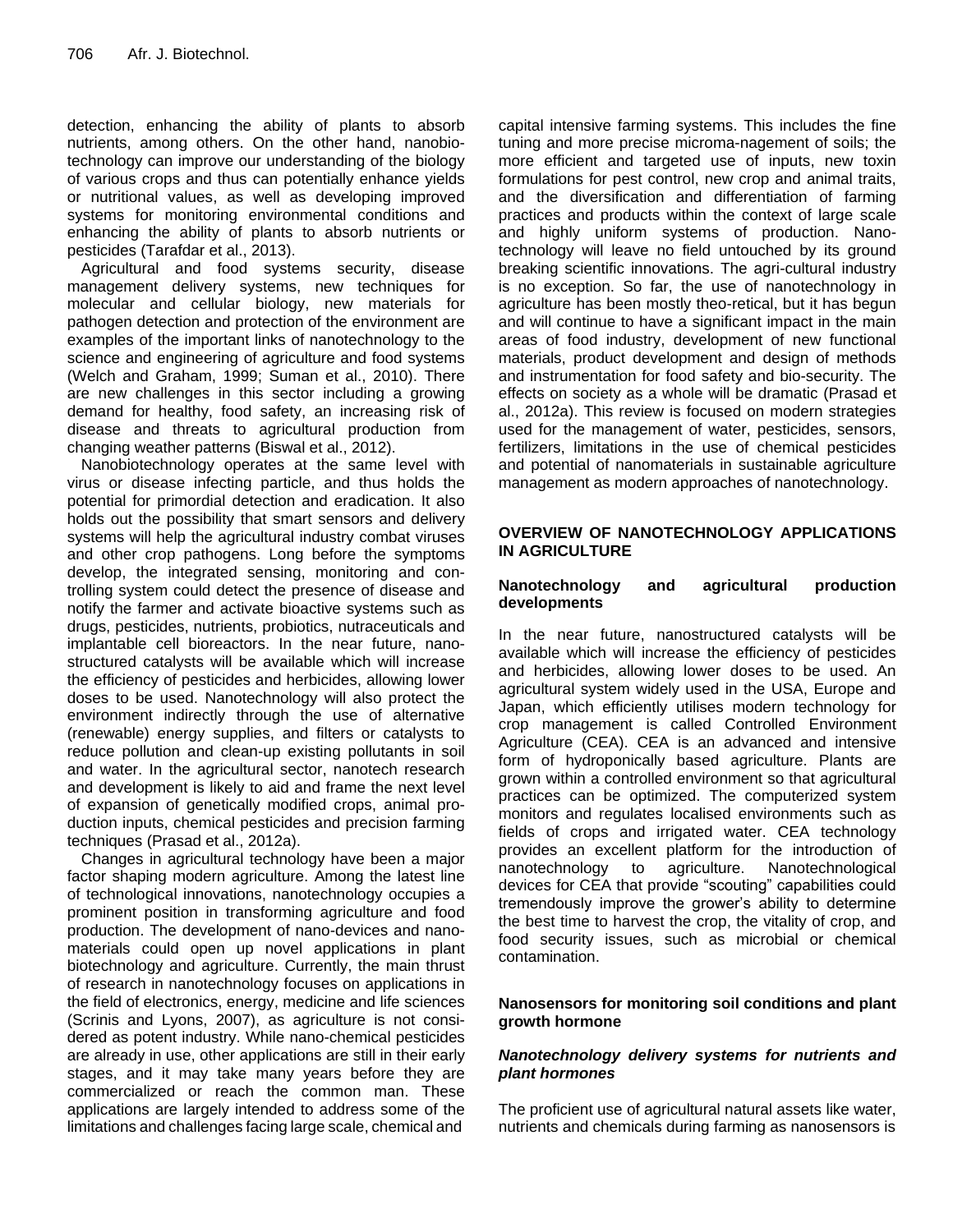user friendly. It makes use of nanomaterials and global positioning systems with satellite imaging of fields and might make farmers to detect crop pests or facts of stress such as drought. Nanosensors disseminated in the field are able to sense the existence of plant viruses and the level of soil nutrients (Ingale and Chaudhari, 2013). They also minimize fertilizer consumption and environmental pollution. Nano-encapsulated slow- release fertilizers have been widely used (DeRosa et al., 2010). To check the quality of agricultural manufacture, nanobarcodes and nanoprocessing could be used. Li et al. (2005) used the idea of grocery barcodes for economical, proficient, rapid effortless decoding and recognition of diseases. They created nanobarcodes that may tag perhaps multiple pathogens in a farm, which may simply be detected using any fluorescent based tools. Nanotechnocrates are capable of studying plant's regulation of hormones such as auxin, which is accountable for root growth and seedling organization. Nanosensors that react with auxin have been developed. This is a step forward in auxin research, as it helps scientists to know how plant roots acclimatize to their environment, particularly to marginal soils (McLamore et al., 2010).

#### **Nanobiosensors**

Sensors are sophisticated instruments which respond to physico-chemical and biological aspects and transfer that response into a signal or output that can be used by humans (NNCO, 2009). They allow the detection of contaminants such as microbes, pests, nutrient content and plant stress due to drought, temperature, insect or pathogen pressure, or lack of nutrients. Nanosensors have the potential to allow farmers to utilize inputs more efficiently by indicating the nutrient or water status of crop plants over fine spatial and temporal scales. This makes the farmers to apply nutrients, water, or crop protection (insecticide, fungicide or herbicide) only where necessary. One of the major roles of nanotechnology enabled devices is to increase the use of autonomous sensors linked to a global positioning system (GPS) system for real time monitoring. These nanosensors could be distributed throughout the field where they can monitor soil conditions and crop growth. Nanoparticles or nanosurfaces can be engineered to trigger an electrical or chemical signal in the presence of a contaminant such as bacterium. Ultimately, precision farming, with the help of smart sensors leads to enhanced productivity in agriculture by providing accurate information, thus helping farmers to make better decisions.

#### **Nanotechnology in irrigation water filtration**

The emerging technologies that will benefit farmers all over world, especially in developing countries include several nanomaterials which are considered economically effective in purification of irrigation water. Nano-enabled water treatment techniques based on membranes filters derived from carbon nanotubes, nanoporous ceramics, and magnetic nanoparticles inspite using chemicals and UV light are common in traditional water treatment (Hillie and Hlophe, 2007). Filters made from carbon nanotube could be employed in removing contaminants and toxicants from potable water. Carbon nanotube fused mesh that can remove water-borne pathogens, heavy metals like lead, uranium and arsenic has been suggested by researchers. Employing nanoceram filter with positive charge can trap bacteria and viruses with negative charge. This sophisticated filtering machine removes microbial endotoxins, genetic materials, pathogenic viruses, and micro-sized particles (Argonide, 2005).

#### **Magnetic nanoparticles for filtration**

At very low magnetic field gradients, the use of magnetic nanoparticles and magnetic separations is now possible. Nanocrystals, such as monodisperse magnetite ( $Fe<sub>3</sub>O<sub>4</sub>$ ) have a strong and irreversible interaction with arsenic while retaining their magnetic properties (Yavuz et al., 2006).

A simple handheld magnet can be used to remove nanocrystals and arsenic from water. Such a treatment could be used for irrigation water filtration process.

#### **Detoxification or remediation of harmful pollutants**

Using synthetic clay nanomineral does not require expensive laboratory equipment for arsenic removal. The water to be filtered is percolated through a column of hydrotalcite (synthetic clay mineral). Gilman (2006) suggests that this technology can be coupled with leaching through porous pots or filter candles, the technology available in many developing countries to filter organisms from drinking water. Zinc oxide nanoparticles can be used to remove arsenic using a point-of-source purification device. Nanoscale zero-valent iron is the most widely used the set of nanomaterials that could be deployed to remediate pollutants in soil or groundwater. Other nanomaterials that could be used in remediation include nanoscale zeolites, metal oxides, carbon nanotubes and fibers, enzymes, various noble metals (mainly as bimetallic nanoparticles) and titanium dioxide.

Nanoparticle filters can be used to remove organic particles and pesticides (for example, dichorodiphenyltrichloroethane (DDT), endosulfan, malathion and chlorpyrifos) from water. A variety of nanoparticle filters have been used in remediation of waste sites in developed countries (Karn et al., 2009).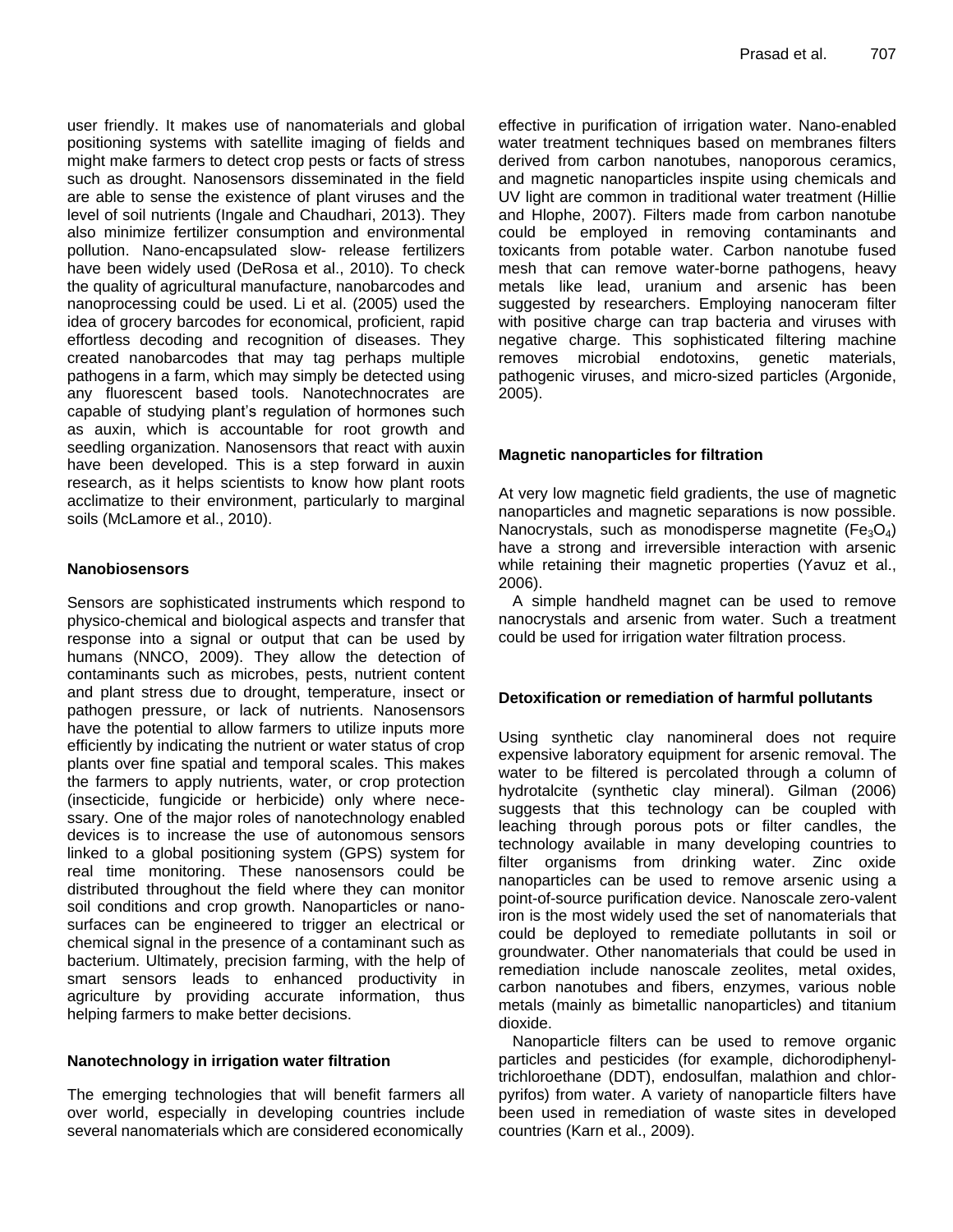#### **Nanocapsules for efficient delivery of pesticides, fertilizers and other agrochemicals**

Nanoencapsulation is a process through which chemicals like insecticides are slowly but efficiently released to a particular host plant for insect pest control. Nanoencapsulation with nanoparticles in the form of pesticides allows for proper absorption of the chemicals into the plants (Scrinis and Lyons, 2007). This process can also deliver DNA and other desired chemicals into plant tissues for protection of host plants against insect pests (Torney, 2009). Release mechanisms of nanoencapsulation include diffusion, dissolution, biodegradation and osmotic pressure with specific pH (Ding and Shah, 2009; Vidhyalakshmi et al., 2009). Nanoencapsulation is currently the most promising technology for protection of host plants against insect pests. Now, most leading chemical companies focus on formulation of nanoscale pesticides for delivery into the target host tissue through nanoencapsulation.

Fertilizer plays a pivotal role in agriculture production (35 to 40%). To enhance nutrient use efficiency and overcome the chronic problem of eutrophication, nanofertilizer might be a best alternative. Nanofertilizers are synthesized in order to regulate the release of nutrients depending on the requirements of the crops, and it is also reported that nanofertilizers are more efficient than ordinary fertilizer (Liu et al., 2006a). Nanofertilizers could be used to reduce nitrogen loss due to leaching, emissions, and long-term incorporation by soil microorganisms. They could allow selective release linked to time or environmental condition. Slow controlled release fertilizers may also improve soil by decreasing toxic effects associated with fertilizer over- application (Suman et al., 2010).

Technologies such as encapsulation and controlled release methods have revolutionised the use of pesticides and herbicides. Pesticides inside nanoparticles are being developed that can be timely released or have release linked to an environmental trigger. Combined with a smart delivery system, herbicide could be applied only when necessary, resulting in greater production of crops and less injury to agricultural workers. Many companies make formulations which contain nanoparticles within the size ranges of 100-250 nm; they are able to dissolve in water more effectively than existing ones (thus increasing their activity). Other companies employ suspensions of nanoscale particles (nanoemulsions) which can be either water or oil-based and contain uniform suspensions of pesticidal or herbicidal nanoparticles in the range of 200- 400 nm. These can be easily incorporated in various media such as gels, creams, liquids among others, and have multiple applications for preventative measures, treatment or preservation of harvested products.

Syngenta, world's largest agrochemical corporation, is using nanoemulsions in its pesticide products. One of its successful growth regulating products is the Primo MAXX® plant growth regulator, which if applied prior to the onset of stress such as heat, drought, disease or traffic can strengthen the physical structure of turf grass and allow it to withstand ongoing stresses throughout the growing season. Another encapsulated product from Syngenta delivers a broad control spectrum on primary and secondary insect pests of cotton, rice, peanuts and soybeans. Marketed under the name Karate® ZEON this is a quick release microencapsulated product containing the active compound lambda-cyhalothrin (a synthetic insecticide based on the structure of natural pyrethrins) which breaks open on contact with leaves. In contrast, the encapsulated product "gutbuster" only breaks open to release its contents when it comes into contact with alkaline environments, such as the stomach of certain insects.

#### **Nano based smart drug-delivery systems**

Smart delivery systems can detect and treat an animal infection or nutrient deficiency and provide timed-release drugs or micronutrients. The use of pesticides increased in the second half of the 20th century with DDT becoming one of the most effective and widespread throughout the world. However, many of these pesticides, including DDT were later found to be highly toxic and persistent, affecting human and animal health and as a result whole ecosystems. As a consequence, they were banned. To maintain crop yields, Integrated Pest Management (IPM) systems, which mix traditional methods of crop rotation with biological pest control methods, are becoming popular and implemented in many countries, such as Tunisia and India.

In the future, nanoscale devices with novel properties could be used to make agricultural systems smart. For example, devices could be used to identify plant health issues before these become visible to the farmer. Such devices may be capable of responding to different situations by taking appropriate remedial action. If not, they will alert the farmer to the problem. In this way, smart devices will act as both a preventive and an early warning system. Such devices could be used to deliver chemicals in a controlled and targeted manner in the same way as nanomedicine has implications for drug delivery in humans.

#### **Zeolites for water retention**

These are naturally occurring crystalline aluminum silicates. Zeolite assists water infiltration and retention in the soil due to its very porous properties and the capillary suction it exerts. Acting as a natural wetting agent, it is an excellent amendment for non wetting sands and assists water distribution through soils.

This can improve significantly the water retention of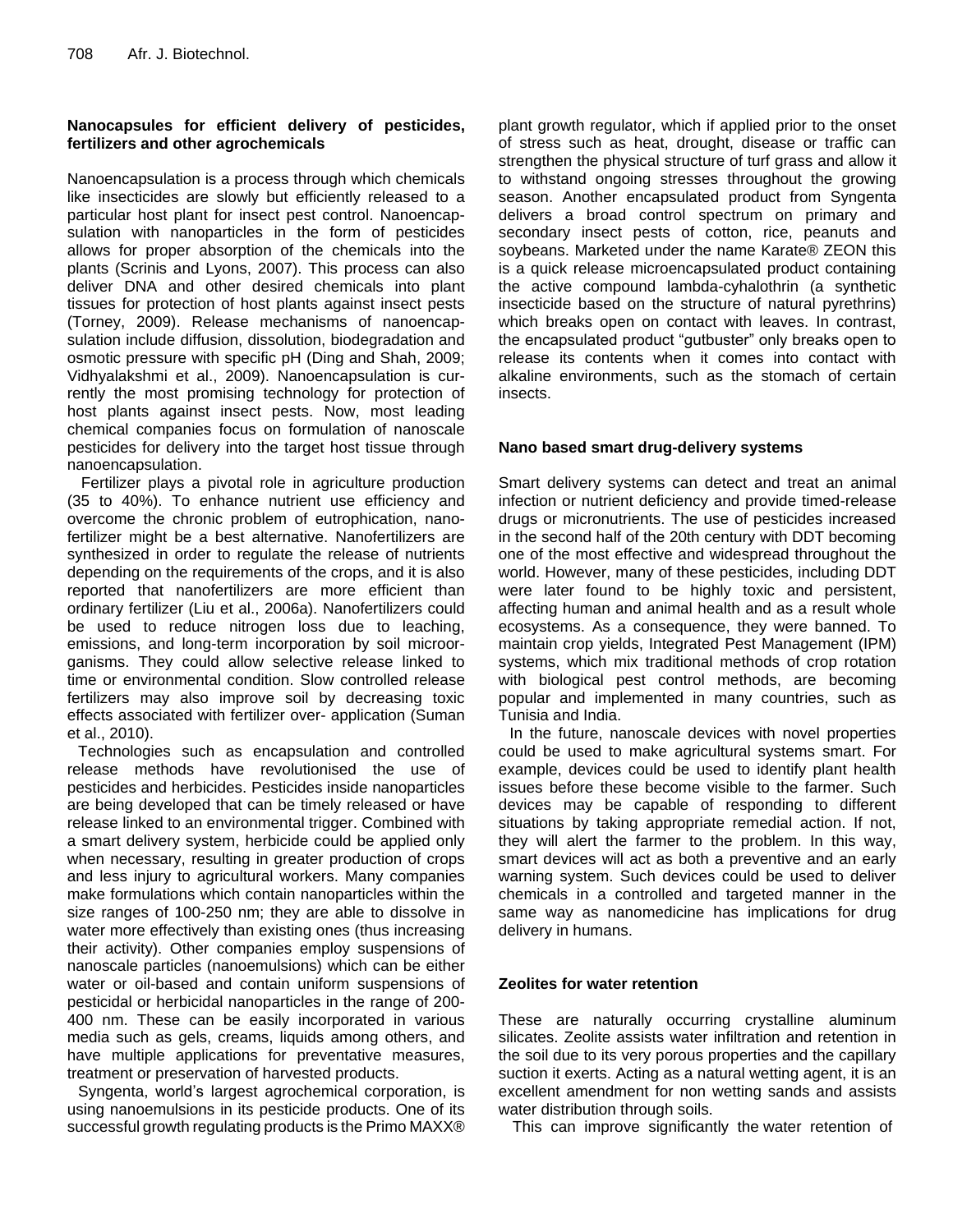sandy soils and increase porosity in clay soils. Improving water-retention capacity of soils could result in increased crop production in areas prone to drought. With subsequent applications, zeolite will further improve soil's ability to retain nutrients and produce improved yields.

#### **Nanocoatings and nanofeed additives**

Self-sanitizing photocatalyst coating used in poultry houses with nano-titanium dioxide  $(TiO<sub>2</sub>)$  could be used to oxidize and destroy bacteria in the presence of light and humidity. Poultry feed having nanoparticles that binds pathogenic bacteria could help in decreasing foodborne pathogens. The unique photocatalytic properties of the nano  $TiO<sub>2</sub>$  are activated when the coating is exposed to natural or UV light. In the presence of light and humidity,  $TiO<sub>2</sub>$  oxidizes and destroys bacteria. Once coated, the surface remains self-sanitizing as long as there is enough light to activate the photocatalytic effect. The coating is approved by the Canadian Food Inspection Agency. In Denmark, the Chicken and Hen Infection Program (CHIP) involves self-cleaning and disinfection nanocoatings (Clemants, 2009). The nanoscale smooth surface makes more effective disinfection and cleaning. Ultimately, Danish researchers are also working on coatings incorporating nanosilver which does not need UV light for activation. The ions from nanosilver avert the progress of biofilms (Clemants, 2009). Surface-modified hydrophobic as well as lipophilic nanosilica can be significantly used as new drugs for healing nuclear polyhedrosis virus (BmNPV), a major problem in silkworm industry. *Bombyx mori* (Silk worm) has clearly shown that nanoparticles could stimulate more fibroin protein production which can assist in the future in producing carbon nano tube (Bhattacharyya et al., 2008; Bhattacharyya, 2009). Modified nanoclays (montmorillonite nanocomposite) can ameliorate the harmful effects of aflatoxin on poultry (Shi et al., 2006). Research on nanoparticles and insect control should be geared toward introduction of faster and eco-friendly pesticides in the future (Bhattacharyya et al., 2010).

#### **Nanoherbicides**

The easiest way to eliminate weeds is to destroy their seed banks in the soil and prevent them from germinating when weather and soil conditions become favourable for their growth. Being very small, nanoherbicides will be able to blend with the soil, eradicate weeds in an ecofriendly way without leaving any toxic residues, and prevent the growth of weed species that have become resistant to conventional herbicides. Weeds survive and spread through underground structures such as tubers and deep roots. Ploughing infected fields while removing weeds by hand can make these unwanted plants spread to uninfected areas. Whether the nano application is due to a nanosized active ingredient or the creation of a nanosized formulation through the use of an adjuvant, the use of nano application is same. If the active ingredient is combined with a smart delivery system, herbicide will be applied only when necessary according to the conditions of the agriculture field. Lower agricultural yields are obtained in soils contaminated with weeds and weed seeds. Improvements in the efficacy of herbicides through the use of nanotechnology could result in more crop production without causing any harmful effects to agricultural workers who are supposed to physically remove weeds if no application of herbicides is practised.

#### **Nanotechnology in organic farming**

Organic farming has been a long-desired goal to increase productivity (that is, crop yields) with low input (that is, fertilizers, pesticides, herbicides among others) through monitoring environmental variables and applying targeted action. Organic farming makes use of computers, GPS systems, and remote sensing devices to measure highly localized environmental conditions, thus determining whether crops are growing at maximum efficiency or precisely identifying the nature and location of problems. By using centralised data to determine soil conditions and plant development, seeding, fertilizer, chemical and water use can be fine-tuned to lower production costs and potentially increase production all benefiting the farmer. Precision farming can also help to reduce agricultural waste and thus keep environmental pollution to a minimum.

#### **Nanoparticles and plant disease control**

Some of the nano particles that have entered into the arena of controlling plant diseases are nanoforms of carbon, silver, silica and alumino-silicates. At such a situation, nanotechnology has astonished scientific community because at nano-level, material shows different properties. The use of nano size silver particles as antimicrobial agents has become more common as technology advances, making their production more economical. Since silver displays different modes of inhibitory action to microorganisms (Young, 2009), it may be used for controlling various plant pathogens in a relatively safer way compared to commercially used fungicides. Silver is known to affect many biochemical processes in the microorganisms including the changes in routine functions and plasma membrane (Pal et al., 2007). The silver nanoparticles also prevent the expression of ATP production associated proteins (Yamanka et al., 2005). In a nutshell, the precise mechanism of bio molecules inhibition is yet to be understood.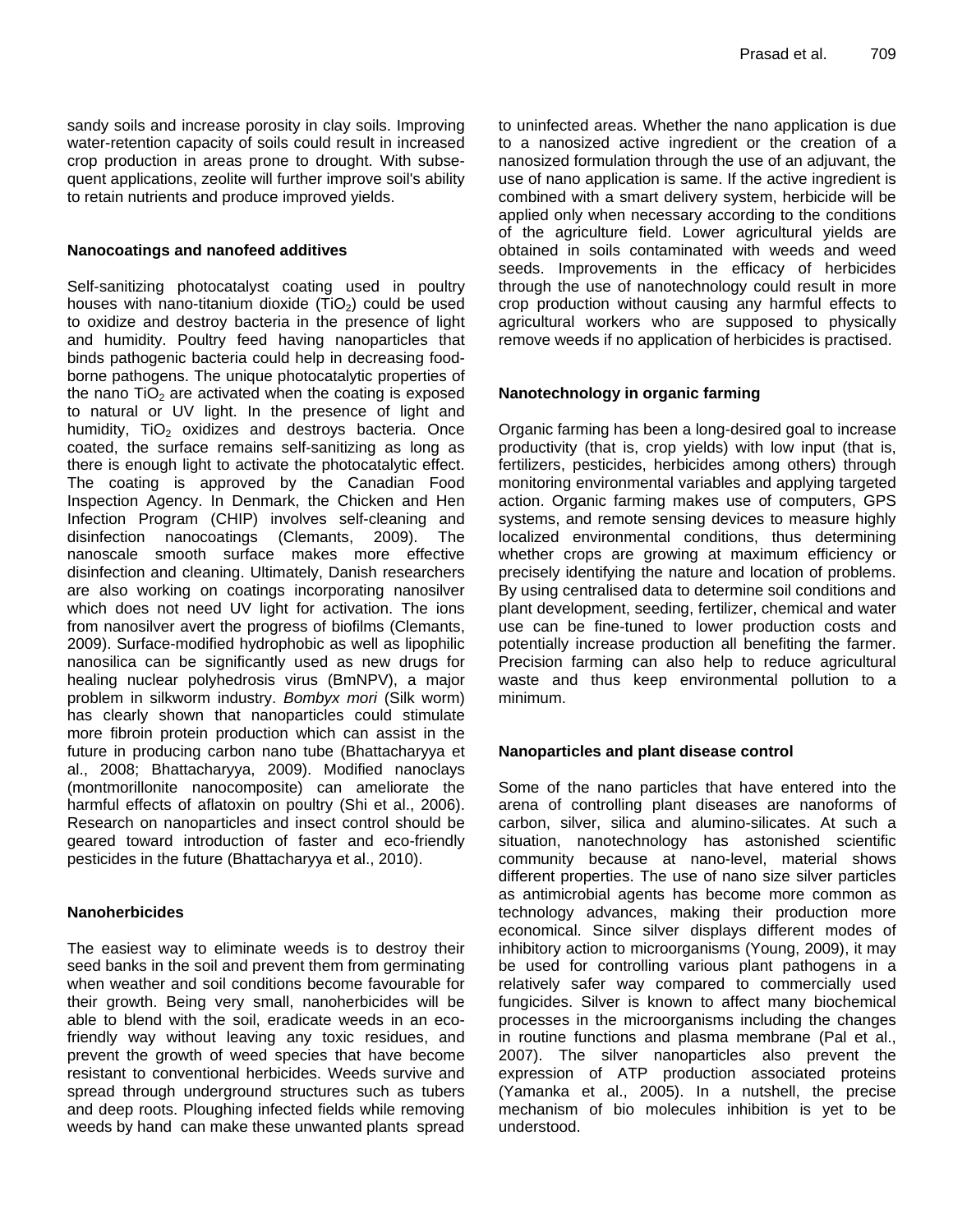Thus, use of nanoparticles has been considered an alternate and effective approach which is eco-friendly and cost effective for the control of pathogenic microbes (Kumar and Yadav, 2009; Prasad et al., 2011; Swamy and Prasad, 2012; Prasad and Swamy, 2013). These nanoparticles have a great potential in the management of plant diseases compared to synthetic fungicides (Park et al., 2006). Zinc oxide (ZnO) and magnesium oxide (MgO) nanoparticles are effective antibacterial and antiodour agents (Shah and Towkeer, 2010). The increased ease in dispensability, optical transparency and smoothness make ZnO and MgO nanostructures an attractive antibacterial ingredient in many products. Both have also been proposed as an anti-microbial preservative for wood or food products (Aruoja et al., 2009; Huang et al., 2005; Sharma et al., 2009). Properly functionalized nanocapsules provide better penetration through cuticle and allow slow and controlled release of active ingredients on reaching the target weed. The use of such nanobiopesticide is more acceptable since they are safe for plants and cause less environmental pollution in comparison to conventional chemical pesticides (Barik et al., 2008).

Nanosilver is the most studied and utilized nano particle for bio-system. It has long been known to have strong inhibitory and bactericidal effects as well as a broad spectrum of antimicrobial activities (Swamy and Prasad, 2012; Prasad et al., 2012b; Prasad and Swamy, 2013). Silver nanoparticles, which have high surface area and high fraction of surface atoms, have high antimicrobial effect compared to the bulk (Suman et al., 2010). Fungicidal properties of nano-size silver colloidal solution are used as an agent for antifungal treatment of various plant pathogens; the most significant inhibition of plant pathogenic fungi was observed on potato dextrose agar (PDA) and 100 ppm of AgNPs (Kim et al., 2012).

# **Nanoparticles as pesticides**

Nanoparticles are also effective against insects and pests. Nanoparticles can be used in the preparation of new formulations like pesticides, insecticides and insect repellants (Barik et al., 2008; Gajbhiye et al., 2009). Torney (2009) reviewed that nanotechnology has promising applications in nanoparticle gene mediated DNA transfer. It can be used to deliver DNA and other desired chemicals into plant tissues for protection of host plants against insect pests. Porous hollow silica nanoparticles (PHSNs) loaded with validamycin (pesticide) can be used as efficient delivery system of water-soluble pesticide for its controlled release. Such controlled release behaviour of PHSNs makes it a promising carrier in agriculture, especially for pesticide controlled delivery whose immediate as well as prolonged release is needed for plants (Liu et al., 2006b). According to Wang et al. (2007), oil in water (nano-emulsions) was useful for the formulations of

pesticides and these could be effective against the various insect pests in agriculture. Similarly, essential oilloaded solid lipid nanoparticles were also useful for the formulations of nano-pesticides (Liu et al., 2006b). Nanosilica, a silica product, can be effectively used as a nanopesticide.

Barik et al. (2008) reviewed the use of nano-silica as nano-insecticide. The mechanism of control of insect pest using nano-silica is based on the fact that insect pests used a variety of cuticular lipids for protecting their water barrier and thereby prevent death from desiccation. But here, the nanosili caparticles when applied on plant surface, cause death by physical means of insects by being absorbed into the cuticular lipids. Modified surface charged hydrophobic nano-silica (∼3-5 nm) could be successfully implemented to manage a variety of ectoparasites of animals and agricultural insect pests (Ulriches et al., 2005). The insecticidal activity of polyethylene glycol-coated nanoparticles loaded with garlic essential oil against adult *Tribolium castaneum* insect was found in stored products.

It has been observed that the control efficacy against adult *T. castaneum* was about 80%; presumably due to the slow and persistent release of the active components from the nanoparticles (Yang et al., 2009). The applications of diverse kind of nanoparticles viz. silver nanoparticles, aluminium oxide, zinc oxide and titanium dioxide in the management of rice weevil and grasserie disease in silk worm (*B. mori*) are caused by *Sitophilus oryzae* and baculovirus BmNPV (*B. mori* nuclear polyhedrosis virus, respectively (Goswami et al., 2010). Teodoro et al. (2010) studied the insecticidal activity of nanostructured alumina against two insect pests viz. *S. oryzae* L. and *Rhyzopertha dominica* (F.), which are major insect pests in stored food supplies throughout the world. Significant mortality was observed after 3 days of continuous exposure to nanostructured alumina-treated wheat. Therefore, compared to commercially available insecti-cides, inorganic nanostructured alumina may provide a cheap and reliable alternative for control of insect pests, and such studies may expand the frontiers for nanoparticle-based technologies in pest management.

# **POTENTIAL BENEFITS OF NANOTECHNOLOGY APPLICATIONS**

Currently the research and development pipeline has the potential to make agriculture more efficient, increase yields and product quality, and thereby increasing nutriational benefits. Developed countries are using or testing nanosensors and nanoagricultural chemicals, nanoparticles for soil cleaning and nanopore filters, nanoceramic devices, and nanoparticles. An increasing number of applications are expected for food and agriculture uses, including nanosensors, potentially capable of detecting chemical contaminants, viruses, and bacteria; nano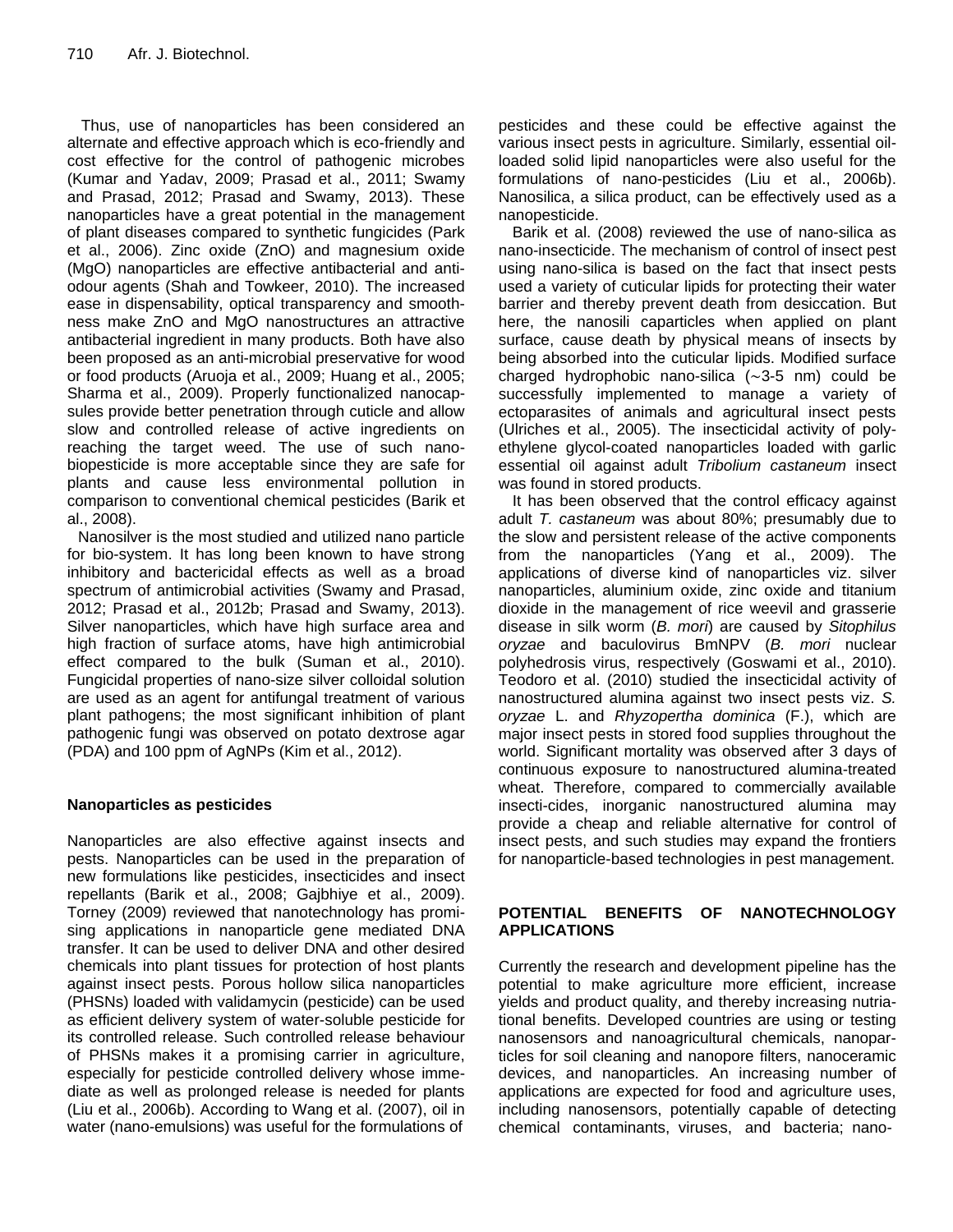delivery systems, which could precisely deliver drugs or micronutrients at the right time and to the right part of the body; as well as nanocoatings and films, nanoparticles, and quantum dots (Bouwmeester et al., 2009).

There are several reports on the great potential of agricultural and food nanotechnology in developing countries. Promising nanotechnology applications address low use efficiency of agricultural production inputs and stress of drought and high soil temperature. Nanoscale agrichemical formulations can increase efficiency use and decrease environmental losses. Nanoporous materials capable of storing water and slowly releasing it during times of water scarcity could also increase yields and save water.

Researchers have shown that applying nanotechnology to reduce the effects of aflatoxin (a fungal toxin) increases the weight of food animals. The potential for nanotechnology in agriculture continues to grow (Shi et al., 2006).

Barik et al. (2008) opined that more ambitious uses of nanoparticles are bio-remediation of contaminated environments, biocides and antifungals on textiles. Photocatalysis in agriculture is another direction in which nanomaterials can play an important role. Different nanostructures of titanium dioxide (TiO<sub>2</sub>) and zinc oxide (ZnO) have been widely studied as photocatalysts (Ullah and Datta, 2008). Chemicals presented in pesticides are transformed in relatively harmless molecules such as  $CO<sub>2</sub>$ , N<sub>2</sub> and H<sub>2</sub>O.

Under progress is also the removal of pesticides and herbicides on plants and the soil through photocatalysis. Carbamate pesticides used in a variety of field crops are completely mineralized in the presence of  $ZnO$  and  $TiO<sub>2</sub>$ , dichloropyrifos being an example of an often used pesticide.

Apart from nanoparticles, there are reports on the use of nanotubes and nanostructures thin films for degrading pesticides.

#### **Nanotechnology for crop biotechnology**

Nanocapsules can facilitate successful incursion of herbicides through cuticles and tissues, allowing slow and regular discharge of the active substances. This can act as 'magic bullets', containing herbicides, chemicals origins which target exacting plant parts to liberate their substance (Pérez-de-Luque and Rubiales 2009). Torney et al. (2007) exploited a 3 nm mesoporous silica nanoparticle in delivering DNA and chemicals into isolated plant cells. Mesoporous silica nanoparticles are chemically coated and act as containers for the genes delivered into the plants; they trigger the plant to take the particles through the cell walls, where the genes are put in and activated in a clear-cut and controlled way, without any toxic side effects. This technique firstly has been applied to establish DNA fruitfully to tobacco and corn plants.

#### **Nanotechology and societal stigma**

The effects of exposure to engineered nanoparticles may be different from the effects caused by naturally occurring nanoparticles. Engineered nanoparticles may be better to evade the body's defences because of their size or protective coatings. Moreover, the health and environmental risks raised due to the exposure to engineered nanoparticles need further study.

Up-coming nanotechnologies in the agricultural field seem quite interesting and promising. However, the probable risks in using nanoparticles in agriculture are no diverse than those in any other business. Through the rapid distribution of nanoparticles to food products, whether it is in the food itself or part of the packaging, nanoparticles will virtually come in direct or indirect contact with everyone. The probability could be that "the merger of nanotech and biotech may cast unknown consequences on soil, health, biodiversity and the environment. Since there is no standardization for the use and testing of nanotechnology, products incorporating the nanomaterials are being produced without check. The ability for these materials to infiltrate the human body is well known, but there is really no information on the effects that they may have. While there is no evidence of harm to people or the environment at this stage, nanotechnology is a new and evolving area of study that could cause a great deal of harm due to its still ambiguous chemical properties. With the current application and advancements soon to come, nanotechnology will have a great impact on the direction that agriculture will take. Scientists are blazing a trail for a new technology and looking at every possible avenue to improve upon current methods in every possible field. In the field of agriculture, there are still many possibilities to explore and a great deal of potential with up-coming products and techniques. Therefore, extensive studies are required to understand the mechanism for nanoparticles materials toxicity and their impacts on natural environment.

# **CONCLUSIONS AND FUTURE PERSPECTIVES**

Nanotechnology applications have the potential to change agricultural production by allowing better management and conservation of inputs to plant production. Researchers in nanotechnology can do a lot to benefit society through applications in agriculture and food systems (Sugunan and Dutta, 2004). Introduction of any new technology always has an ethical responsibility associated with it to be apprehensive to the unforeseen risks that may come along with the tremendous positive potential. Public awareness about the advantages and challenges of nanotechnology will lead to better acceptance of this emerging technology. Rapid testing technologies and biosensors related to the control of pests and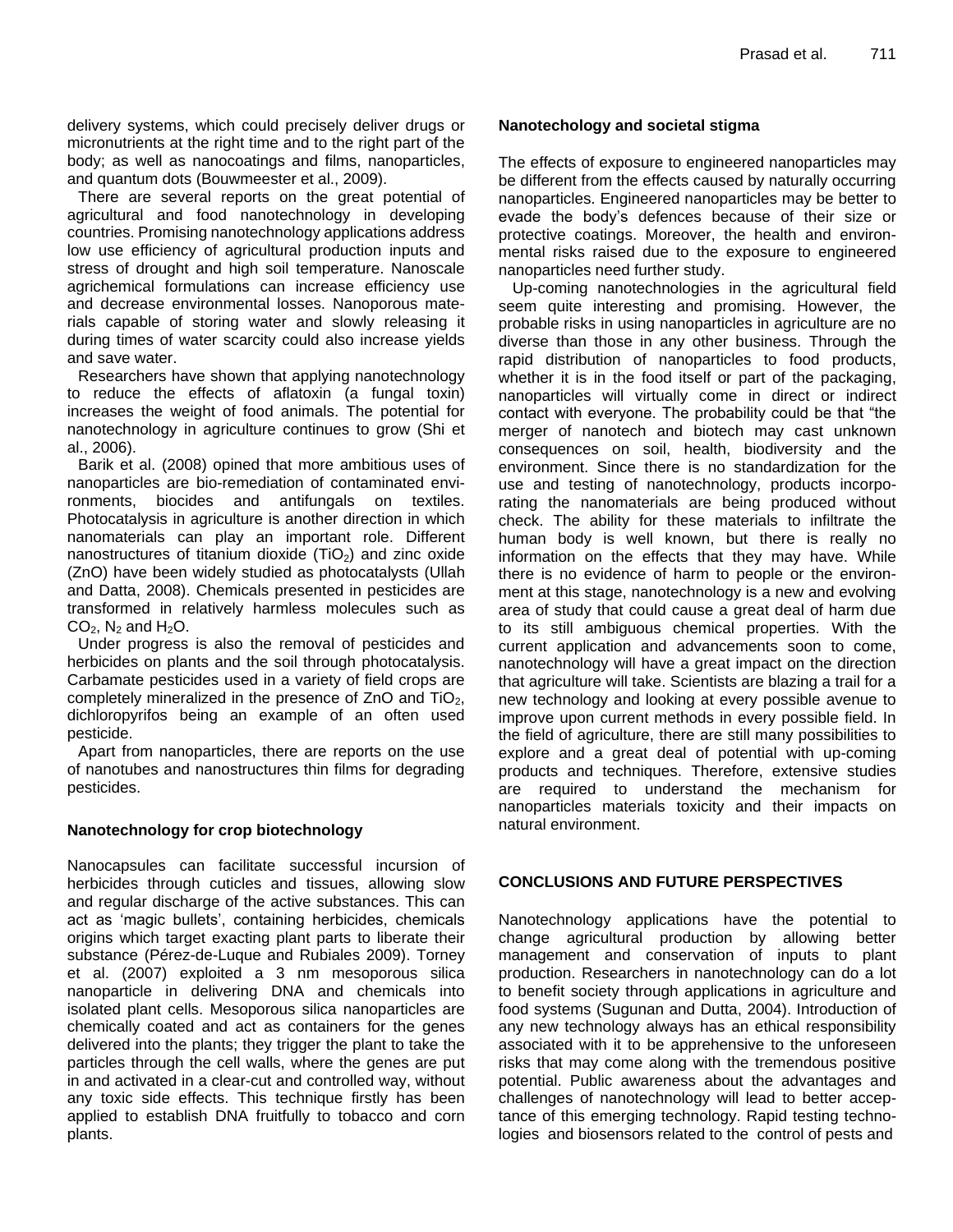cross contamination of agriculture and food products will lead to applications of nanotechnology in the near future.

Nanotechnology application in agriculture and food systems is still at the nascent stage and a lot more applications can be expected in the years to come. Nanoparticles present an extremely gorgeous platform for a diverse range of biological applications. As it provides the single step process for biosynthesis of nanoparticles, it attracts more researchers to go for future developments in the area of electrochemical sensor, biosensors, medicine, healthcare and agriculture. New research also aims to make plants use water, pesticides and fertilizers more efficiently, to reduce pollution and to make agriculture more environmental friendly (Suman et al., 2010).

As in the case of every nonconventional technology, for example, genetic engineering, some fear that nanotechnology can give people too much control. Agriculture technology should take advantage of the powerful tools of nanotechnology for the benefit of mankind. Nanotechnology can endeavour to provide and fundamentally streamline the technologies currently used in environmental detection, sensing and remediation. The potential uses and benefits of nanotechnology are enormous. These include agricultural productivity enhancement involving nanoporous zeolites for slow release and efficient dosage of water and fertilizer, nanocapsules for herbicide delivery and vector and pest management and nanosensors for pest detection (Scrinis and Lyons 2007; Scott 2007).

Some nanotechnology applications are near commercialization: nanosensors and nanoscale coatings to replace thicker, more wasteful polymer coatings that prevent corrosion, nanosensors for detection of aquatic toxins, nanoscale biopolymers for improved decontamination and recycling of heavy metals, nanostructured metals that break down hazardous organics at room temperature, smart particles for environmental monitoring and purification, nanoparticles as a novel photocatalyst for environmental catalysis, among others. Thus nanotechnology will revolutionize agriculture including pest management in the near future. Over the next two decades, the green revolution would be accelerated by means of nanotechnology. Nanoparticles help to produce new pesticides, insecticides and insect repellents (Owolade et al., 2008).

Nanotechnology has great potential in agriculture as it can enhance the quality of life through its applications in fields like sustainable and quality agriculture and the improved and rich food for community. All over the world, this technology has become the future of any country. One has to be very cautious with any novel technology to be introduced about its probable unforeseen and unexpected jeopardy that could land through its optimistic possibilities. Though, it is also significant for the future of a state to create skilled prospect manpower for this novel technology. Therefore, it becomes vital to inform the common man about its benefits at the first step, which will incredibly augment in the awareness and innovation of novel applications in all spheres. The outlook of nanoscience in agriculture is vague owing to a lot of grounds, for example, the unconstructive response from people towards genetically modified (GM) crops, need of a lot of required cleverness in government agricultural research and technology units for nano type of explorations and poorly-equipped new instruments and new-fangled technologies. There is a terrible call to slash down the jagged outline existing among the society, common man and budding scientific notions and if we achieve something in overcoming this line, then an unexpected bright and beneficial future will be at the door step of society.

#### **REFERENCES**

- Argonide (2005). NanoCeram filters. Argonide Corporation. <http://sbir.nasa.gov/SBIR/successes/ss/9-072text.html>. Accessed December 10, 2013.
- Aruoja V, Dubourguier H, Kasamets C, Kahru KA (2009). Toxicity of nanoparticles of CuO, ZnO and  $TiO<sub>2</sub>$  to microalgae, *Pseudokirchneriella subcapitata*. Sci. Total Environ. 407: 1461-1468.
- Barik TK, Sahu B, Swain V (2008). Nanosilica-from medicine to pest control. Parasitolol. Res. 103: 253-258.
- Bhattacharyya A (2009). Nanoparticles from drug delivery to insect pest control. Akshar 1(1):1-7.
- Bhattacharyya A, Bhaumik A, Pathipati UR, Mandal S and Epidi TT (2010). Nanoparticles - A recent approach to insect pest control. Afr. J. Biotechnol. 9(24):3489-3493.
- Bhattacharyya A, Gosh M, Chinnaswamy KP, Sen P, Barik B, Kundu P and Mandal S (2008). Nanoparticle (allelochemicals) and silkworm physiology. In: Recent Trends in Seribiotechnology (Chinnaswamy KP and VijayaBhaskar Rao A eds.) Bangalore, India. pp. 58-63.
- Biswal SK, Nayak AK, Parida UK, Nayak PL (2012). Applications of nanotechnology in agriculture and food sciences. Int. J. Sci. Innovat. Discov. 2(1):21-36.
- Bouwmeester H, Dekkers S, Noordam M, Hagens W, Bulder A, De Heer C, Voorde S ten, Wijnhoven S, Marvin H, Sips A (2009). Review of health safety aspects of nanotechnologies in food production. Regul. Toxicol. Pharm. 53:52-62.
- Brock DA, Douglas TE, Queller DC, Strassmann JE (2011). Primitive agriculture in a social amoeba. Nature 469: 393-396.
- Clemants M (2009) Pullet production gets silver lining. Poultry International, and April 2009.
	- <http://www.wattagnet.com/Poultry\_International/4166.html>.
- DeRosa MC, Monreal C, Schnitzer M, Walsh R, Sultan Y (2010). Nanotechnology in fertilizers. Nat. Nanotechnol. 5:91-94.
- Ding WK, Shah NP (2009). Effect of various encapsulating materials on the stability of probiotic bacteria. J. Food Sci. 74(2): M100-M107
- Fakruddin Md, Hossain Z, Afroz H (2012). Prospects and applications of nanobiotechnology: a medical perspective. J. Nanobiotechnol. 10: 31.
- Gajbhiye M, Kesharwani J, Ingle A, Gade A, Rai M (2009). Fungus mediated synthesis of silver nanoparticles and its activity against pathogenic fungi in combination of fluconazole. Nanomedicine 5(4):282-286.
- Gilman GP (2006). A simple device for arsenic removal from drinking water using hydrotalcite. Sci. Total Environ. 366: 926-931.
- Goswami A, Roy I, Sengupta S, Debnath N (2010). Novel applications of solid and liquid formulations of nanoparticles against insect pests and pathogens. Thin Solid Films 519:1252-1257.
- Hillie T, Hlophe M (2007). Nanotechnology and the challenge of clean water. Nat. Nanotechnol. 2:663-664.
- Huang L, Dian-Qing L, Yan-Jun W, Min David G, Xue ED (2005). Controllable preparation of nano-MgO and investigation of its